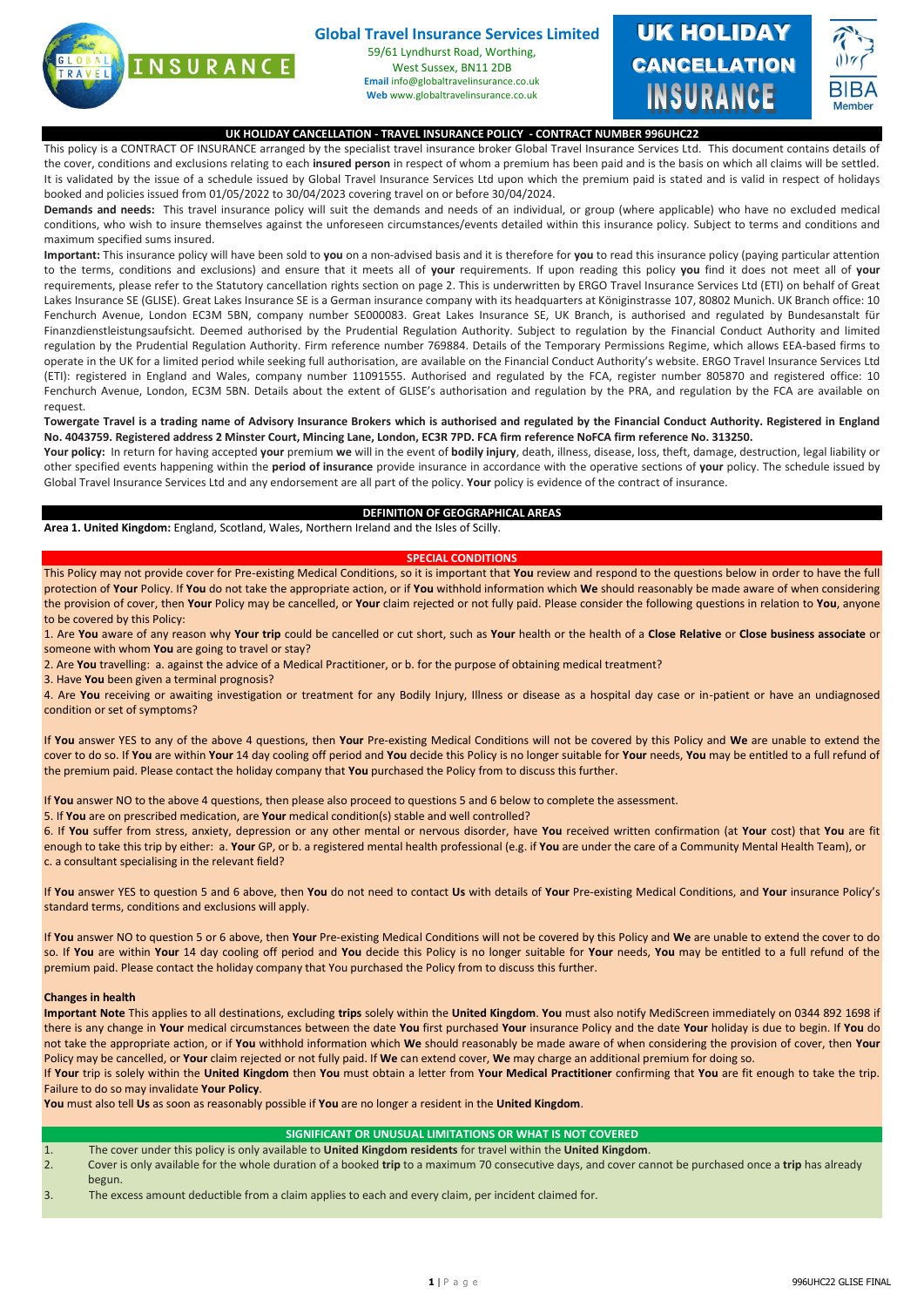#### **STATUTORY CANCELLATION RIGHTS**

**You** may cancel this policy within 14 days of receipt of the policy documents or before departure, whichever is less (the **cancellation period**), by writing to Global Travel Insurance Services Ltd during the **cancellation period**. Any premium already paid will be refunded to you providing you have not travelled, no claim has been made or is intended to be made and no incident likely to give rise to a claim has occurred. Cancellation outside the statutory period: You may cancel this policy at any time after the **cancellation period** by writing to Global Travel Insurance Services Ltd. If you cancel after the **cancellation period** no premium refund will be made. Non payment of premiums: We reserve the right to cancel this policy immediately in the event of non payment of the premium.

## **FINANCIAL SERVICES COMPENSATION SCHEME (FSCS)**

Towergate Travel and the insurers of this policy are covered by the Financial Services Compensation Scheme (FSCS). If **we** are unable to meet **our** obligations, **you**  may be entitled to compensation from the scheme, depending on the type of insurance and the circumstances of the claim. Further information is available from the FSCS a[t www.fscs.org.uk](http://www.fscs.org.uk/)

#### **COMPLAINTS PROCEDURE**

If **you** have cause for complaint, it is important **you** know **we** are committed to providing **you** with an exceptional level of service and customer care. **We** realise that things can go wrong and there may be occasions when **you** feel that **we** have not provided the service **you** expected. When this happens, **we** want to hear about it so that **we** can try to put things right.

WHEN **YOU** CONTACT **US**: Please give **us your** name and a contact telephone number. Please quote **your** policy and/or claim number, and the type of policy **you** hold. Please explain clearly and concisely the reason for **your** complaint.

INITIATING **YOUR** COMPLAINT: Any enquiry or complaint **you** have regarding a claim notified under **your** policy, may be addressed to:

**ERGO Travel Insurance Services Ltd, Afon House, Worthing Road, Horsham RH12 1TL. Email: contact@ergo-travel.co.uk**

Any complaint **you** have regarding **your** policy, may be addressed to: **The Managing Director, Global Travel Insurance Services Ltd, 59/61 Lyndhurst Road, Worthing, BN11 2DB, Tel 01903 235042.**

If **we** have given **you our** final response and **you** are still dissatisfied **you** may refer **your** case to the Financial Ombudsman Service. The Financial Ombudsman Service is an independent body that arbitrates on complaints about general insurance products. It will only consider complaints after **we** have provided **you** with written confirmation that **our** complaints procedure has been exhausted. The Financial Ombudsman can be contacted at: **Financial Ombudsman Service, Exchange Tower, Harbour Exchange Square, London E14 9SR. Telephone: 0800 023 4567 or 0300 123 9123 Fax: (020) 7964 1001. Email: [complaint.info@financial](mailto:complaint.info@financial-ombudsman.org.uk)[ombudsman.org.uk.](mailto:complaint.info@financial-ombudsman.org.uk) Website[: www.financial-ombudsman.org.uk.](http://www.financial-ombudsman.org.uk/)** This procedure will not affect **your** rights in law.

**HOW TO MAKE A CLAIM**

If **you** need to make a claim please contact **ETI Services** on **01612 198702** (opening hours 9am - 5pm Monday - Friday excluding Bank Holidays) and ask for a Claim form or write to **ETI Services, PO Box 9, Mansfield, Notts, NG19 7BL. Email: info@eti-services.co.uk You can also download a pdf of the claim form at: www.ergotravelinsurance.co.uk/coach**

**You** should fill in the claim form and send it to **us** as soon as possible with all the information and documents required. It is essential that **you** provided **us** with as much detail as possible to enable **us** to handle **your** claim promptly and efficiently. Please keep copies of all the documentation **you** send to **us**.

## **THE CONSUMER INSURANCE (DISCLOSURE AND REPRESENTATION) ACT 2012**

This act abolished the duty of disclosure, but imposes on the individual entering into an insurance contract a duty to take reasonable care not to make a misrepresentation to the insurer. In other words, this means that **you** must answer all questions posed by the insurer accurately, truthfully and to the best of **your** knowledge. If **you** do not the insurer may cancel **your** policy, or reject or only pay a proportion of **your** claim depending on whether the misrepresentation was deliberate, reckless or simply careless.

#### **Definitions**

These definitions apply throughout **your** policy wording. Where the following words and phrases appear in this policy they will appear in bold and will always have these meanings. **We** have listed the definitions alphabetically.

**Bodily injury** An identifiable injury caused solely and directly by sudden, unexpected, external and visible means including injury as a result of unavoidable exposure to the elements.

**Close business associate** Any person whose absence from business for one or more complete days at the same time as **your** absence prevents the effective continuation of that business.

**Close relative** Mother, father, sister, brother, wife, husband, fiance(e), common-law spouse (including their immediate relatives), partner, daughter, son, grandparent, grandchild, parent-in-law, daughter-in-law, son-in-law, sister-in-law, brother-in-law, step-parent, step-child, step-brother or step-sister, foster child or legal guardian**.**

**Home Your** residential address in the **United Kingdom**.

**Medical practitioner** A registered practising member of the medical profession who is not related to **you** or any person with whom **you** are travelling.

**Period of Insurance** From the date of booking and terminates on the date of departure as shown on the Schedule.

**Public transport** Any publicly licensed aircraft, sea vessel, train, coach, taxi, bus or tram on which **you** are booked or had planned to travel.

**Redundancy** Any person being declared redundant, who has been employed for 2 continuous years with the same employer at the time of being made redundant.

**Terrorism** An act, including but not limited to the use of force or violence and/or the threat thereof, of any person or group(s) of persons, whether acting alone or on behalf of or in connection with any organisation(s) or governments, committed for political, religious, ideological or similar purposes including the intention to influence any government and/or to put the public, or any section of the public, in fear.

**Trip(s)** Any holiday, business or pleasure trip or journey made by **you** which begins and ends in the **United Kingdom** during the **period of insurance** but excluding one way trips or journeys.

**United Kingdom** England, Scotland, Wales, Northern Ireland and the Isles of Scilly.

**United Kingdom residents** Any person who is staying in or has lived in the **United Kingdom** for more than 12 months, or if studying or working in the **United Kingdom** for more than 6 months.

**We/Our/Us/Ourselves** – ERGO Travel Insurance Services Ltd on behalf of Great Lakes Insurance SE.

**You/Your/Yourself/Insured person** – Any person named on the schedule issued by Global Travel Insurance Services Ltd who is eligible to be insured and for whom a premium has been paid.

**Section 1 - Cancellation**

#### **What is covered**

**We** will pay **you** up to the amount stated on the Schedule but no more than £5,000 for the unused proportion of any travel and accommodation costs or prepaid non-refundable expenses which **you** have paid or legally have to pay if cancellation of the **trip** is necessary and unavoidable as a result of any of the following events: 1.The death, **bodily injury**, illness, disease, or complications arising as a direct result of pregnancy of:

a) **you**

- b) any person who **you** are travelling or have arranged to travel with
- c) any person who **you** have arranged to stay with
- d) **your close relative**
- e) **your close business associate**.

2.**You** or any person who **you** are travelling or have arranged to travel with being called as a witness at a Court of Law or for jury service attendance.

3.**Redundancy** of **you** or any person who **you** are travelling or have arranged to travel with which qualifies for payment under current **United Kingdom** redundancy payment legislation, and at the time of booking the **trip** there was no reason to believe anyone would be made redundant.

4.**You** or any person who **you** are travelling or have arranged to travel with, are a member of the Armed Forces, Territorial Army, Police, Fire, Nursing or Ambulance Services or employees of a Government Department and have **your**/their authorised leave cancelled or are called up for operational reasons, provided that the cancellation could not reasonably have been expected at the time when **you** purchased this insurance or at the time of booking any **trip**.

5.The Police or other authorities requesting **you** to stay at or return to **your home** due to serious damage to **your home** caused by fire, aircraft, explosion, storm, flood, subsidence, fallen trees, collision by road vehicles, malicious people or theft.

**Special conditions relating to claims**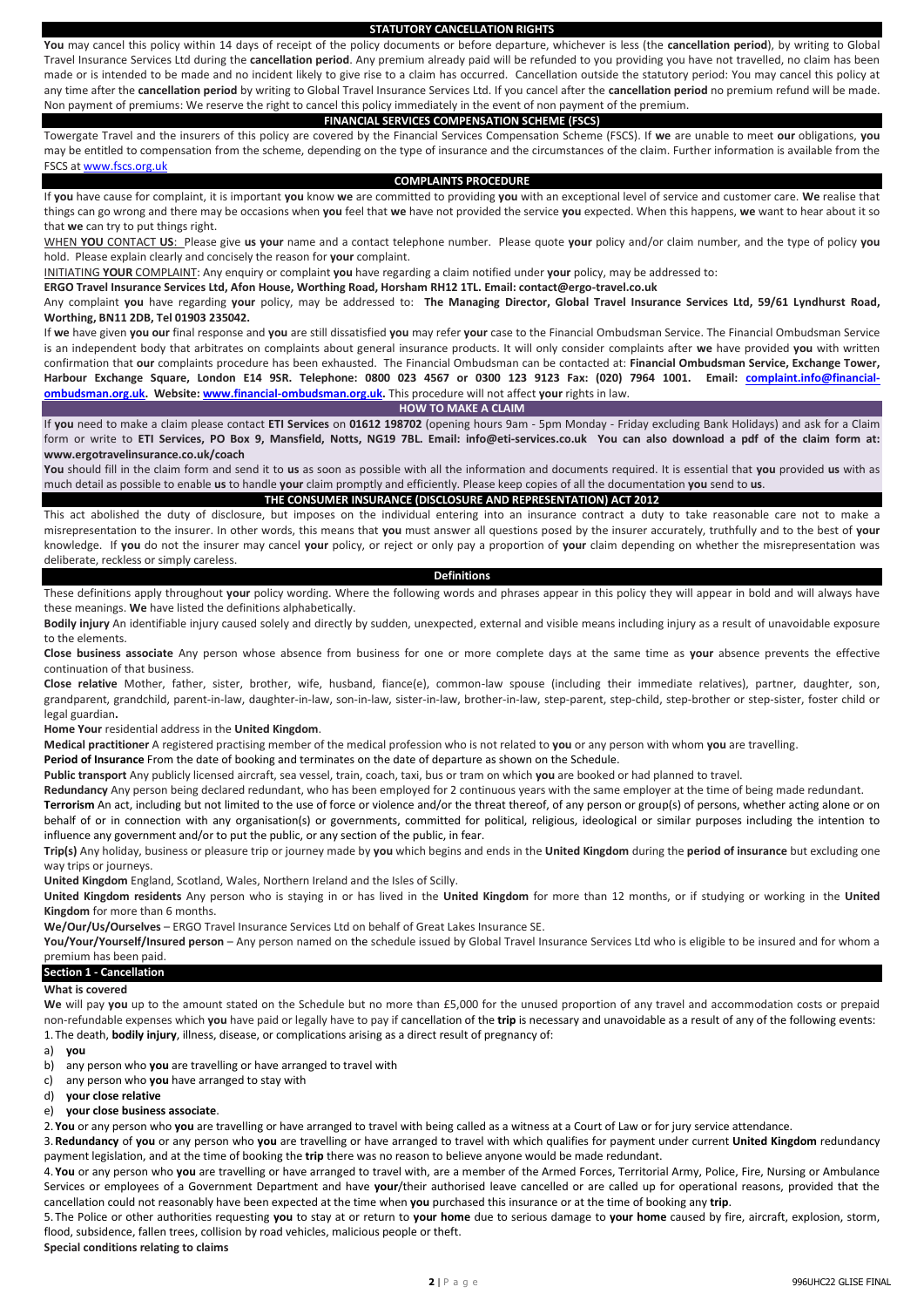1.If **you** fail to notify the travel agent, tour operator or provider of accommodation and/or transport as soon as **you** find it necessary to cancel the trip, **our** liability will be restricted to the cancellation charges that would have applied if a delay had not occurred. **What is not covered**

1.The first £50 of each and every claim, per incident claimed for, under this section, limited to £25 for claims for loss of deposit only.

2.Where **you** (or any person upon whose health the **trip** depends) have or have had symptoms which are awaiting or receiving investigation, tests, treatment, referral or the results of any of the foregoing, unless **we** have agreed in writing to cover **you**.

3.Any terminal illness suffered by **you** (or any person upon whose health the **trip** depends).

4.Any medical condition for which **you** (or any person upon whose health the **trip** depends) have within 12 months prior to the date of issue of this insurance been diagnosed with a medical condition or have been admitted or undergone a procedure/ intervention.

5.Any claims on medical grounds where **you** fail to provide a medical certificate or other suitable evidence from a **medical practitioner** of the need to cancel the **trip**. 6.Anything arising directly or indirectly from:

a) **your** reluctance to travel or financial reasons other than involuntary **redundancy**.

b)bankruptcy or liquidation of any travel agent, tour operator, **public transport** provider or transportation company. c) the tour operator or anyone **you** have made travel or accommodation arrangements with failing to provide such arrangements.

d)being called as an expert witness or where normal employment would require your attendance at a court of law.

e)**your** failure to obtain the required passport or visa.

7.Any claims for costs related to pregnancy or childbirth unless the claim is certified by a **medical practitioner** as necessary due to complications of pregnancy and childbirth.

## 8.Anything mentioned in the General exclusions on page 3. **You** should also refer to the Special Conditions on page 1.

#### **Section 2 - COVID-19 cover**

**PLEASE NOTE**: this section of cover extends the cover provided under Section 1 – Cancellation as follows:

### **A. Cancellation**

**We** will pay **you** up to £5,000 the unused proportion of any travel and accommodation costs or prepaid non-refundable expenses which **you** have paid or legally have to pay if cancellation of the **trip** is necessary and unavoidable as a result of any of the following events:

1. **You**, **your close relative**, a member of **your** household or travelling companion or a friend with whom **you** had arranged to stay has a diagnosis of COVID-19 within 14 days of **your** booked departure date, as certified by a **medical practitioner** following a medically approved test showing a positive result for COVID-19.

2. **You** being denied boarding on **your** pre-booked outbound travel due to **you** contracting COVID-19, as certified by a **medical practitioner** following a medically approved test showing a positive result for COVID-19.

#### **What is covered**

1. The cost of all travel charges that **you** have paid and/or are contracted to pay before the departure date and cannot recover in respect of any part of the **trip** that **you** are necessarily required to cancel.

#### **What is not covered**

Applicable in addition to any exclusion listed under Section 1 – Cancellation of this policy including anything mentioned in the General Exclusions:

1. Travel or accommodation costs where a credit or voucher has been provided in lieu of a cash refund.

2. Claims arising directly or indirectly from an outbreak of COVID-19 resulting in a national or local lockdown or any restrictions of movement affecting the area where **your home** is located, the country or specific area or event to which **you** were travelling to or through, existing or being publicly announced by the date **you**  purchased, renewed or extended this insurance or at the time of booking any **trip**, whichever is later.

3. Any claim where **you** are experiencing symptoms of COVID-19, or have been told to self-isolate at the time **you** purchased, renewed or extended this insurance, or at the time of booking any **trip**, whichever is later.

4. **Your** quarantine when it has been imposed on a community, geographic location or vessel imposed by a government or public authority.

5. Any claim made under Section 2 - COVID-19 cover in addition to a claim under either Section 1 – Cancellation of this policy.

#### **Additional conditions applying to all sub-sections**

In addition to the additional conditions applying to Section 1 – Cancellation of this policy the following will apply:

We will require (at your own expense) the following evidence where relevant:

1. A copy of the positive test result for COVID-19 **you** received from a registered **medical practitioner**.

2. Written confirmation from the scheduled public transport operator (or their handling agents) confirming the exact reason for which **you** were denied boarding, together with details of any alternative transport offered.

3. Receipts or bills for any transport, accommodation or other costs, charges or expenses claimed for.

4. Any other official document or medical report confirming **your** diagnosis for COVID-19 which leads to **your** self-isolation, or need to cancel **your trip**.

## **General exclusions**

**You** are not covered for anything caused directly or indirectly by:

1.**Your** suicide, deliberately injuring **yourself**, being under the influence of drink or drugs (unless prescribed by a doctor), alcoholism, drug addiction, solvent abuse, wilful exposure to exceptional risk, (unless **you** are trying to save someone's life).

2.**Your** travel against any health requirements stipulated by the carrier, their handling agents or any other **public transport** provider.

3.**You** participating in professional or organised sports, winter sports (unless the appropriate premium has been paid), racing, speed or endurance tests or dangerous pursuits.

4.Air travel other than as a fare-paying passenger on a regular scheduled airline or licensed charter aircraft.

5.Bankruptcy/liquidation of any tour operator, travel agent, **public transport** provider or transportation company.

6.Unless **we** provide cover under this insurance, any other loss, damage or additional expense following on from the event for which **you** are claiming. Examples of such loss, damage or additional expense would be the cost of replacing locks after losing keys, costs incurred in preparing a claim or loss of earnings following **bodily injury**, illness or disease.

7.War, invasion, acts of foreign enemies, hostilities or warlike operations (whether war be declared or not), civil war, rebellion, **terrorism**, revolution, insurrection, civil commotion and/or civil unrest assuming the proportions of or amounting to an uprising, military or usurped power.

8. Loss or damage to any property and expense or legal liability caused by or contributed to or arising from;

a) ionising radiations or radioactive contamination from any nuclear fuel or nuclear waste which results in burning nuclear fuel.

- b) the radioactive, toxic, explosive or other dangerous properties of nuclear machinery or any part of it
- c) pressure waves from aircraft and other flying objects travelling faster than the speed of sound.
- 9. **You** travelling on motorcycles over 125cc.
- 10. **You** mountaineering or rock climbing using picks, ropes or guides or pot-holing.
- 11. **Your** manual work or hazardous occupation of any kind.
- 12. **You** taking part in dangerous expeditions or the crewing of a vessel outside European waters.
- 13. Any payment which **you** would normally have made during **your** travels, if nothing had gone wrong.
- 14. **Your** participation in any illegal act
- 15. Claims arising from any epidemic or pandemic as declared by the World Health Organisation (WHO).
- 16. Claims arising from or related to any coronavirus including but not limited to COVID-19, or any related/mutated form of the virus. This exclusion does not apply to claims under Section 2 COVID-19 cover.

#### **General conditions**

**You** must comply with the following conditions to have the full protection of **your** policy. If **you** do not comply **we** may cancel the policy or refuse to deal with relevant claims or reduce the amount of any relevant claim payments.

- 1. No payment will be made under Section 1 without appropriate medical certification.
- 2. If **we** require medical certificates, information, evidence and receipts, these must be obtained by **you** at **your** expense.